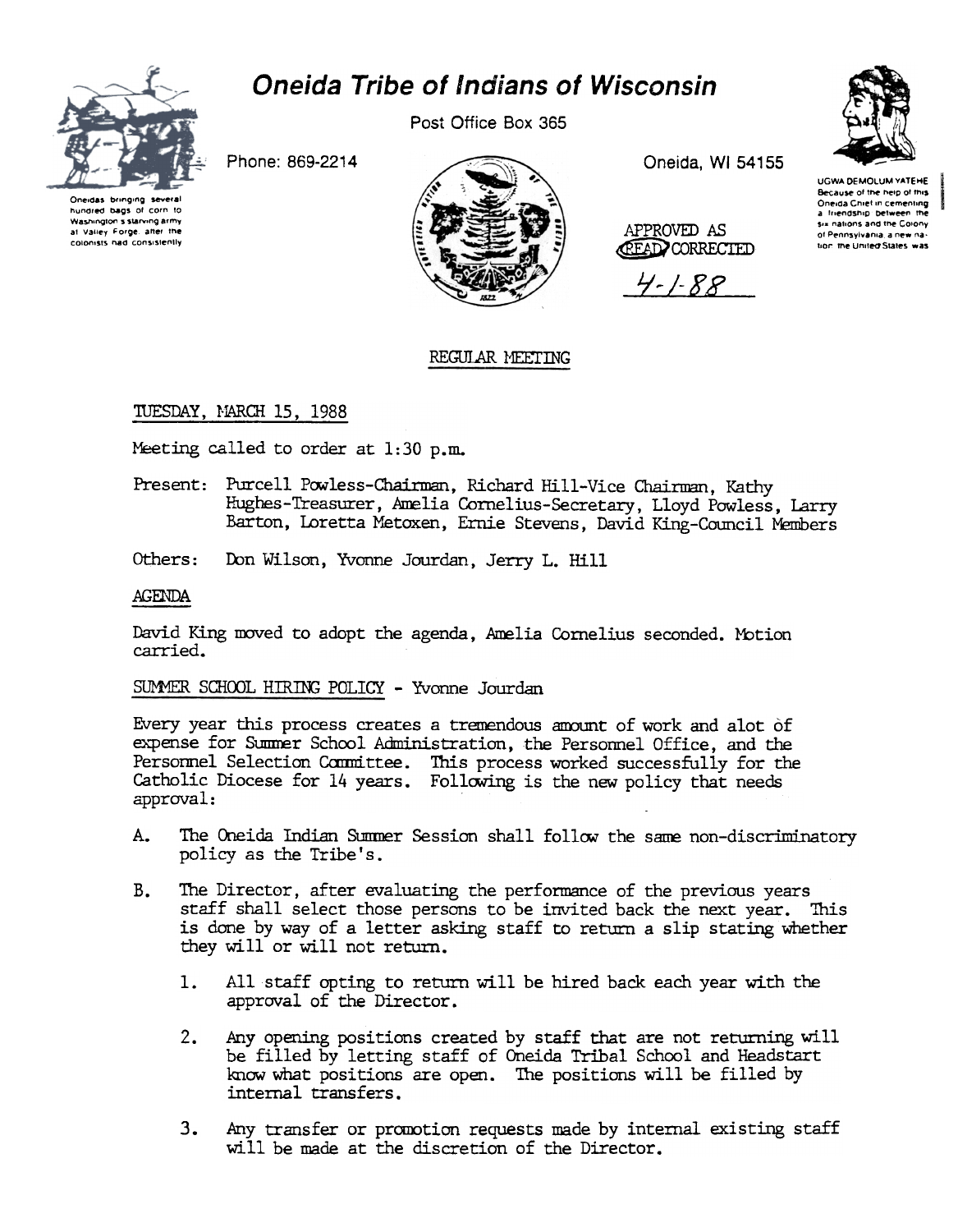ONEIDA TRIBE OF INDIANS OF WISCONSIN REGULAR MEETING - MARCH 15. 1988 Page 2

SUMMER SCHOOL HIRING POLICY (Continued)

- c. Applications and screening:
	- 1. Applications or resumes shall be submitted to the Summer Session Director or an application form developed by the Summer Session Director.
- $2.$ Screening and selection will be done by the Summer Session Director, Summer Session Coordinator, and/or the Manager of Education & Training.
- eligible for Tribal Employee Grievance Process.

Amelia Cornelius moved to adopt the policy, Loretta Metoxen seconded. David King abstained. MOtion carried.

MILWAUKEE MEETING - CATHEDRAL GUILD HALL - 4/20/88 6:00 P.M.

Loretta Metoxen moved to approve the meeting date and to send appropriate information to all Oneida groups in Milwaukee of the meeting. Ernie Stevens seconded. Motion carried.

# GRIEVANCE SEPARATING EMPLOYEES ON BASIS OF RACE - Don Wilson

3. Sammer Session employees are considered temporary employees and are not elastic Cornelist Proporation employees and are not the session employee Crievance Process.<br>
Ming abstational, Weicher Carried, The Carried Ming a Kathy Hughes moved to refer back to the General Manager and to authorize him to use whatever legal resources necessary to assist him in developing an opinion in working out a solution. Loretta Metoxen seconded. Rick Hill abstained. Motion carried.

 $CAGTIE$ WALKER/CASETTE CONTRACT

Not ready for approval today. Ask for approval on March 18, 1988. Changes are:

- 1-E Software compatibility is not major concern compatibility with IBM 36 a concern.
- 2-B Cost is \$2,500 not \$2,300
- 2-D Ongoing access to generator and printer will be \$4,000/month to include finished ti ckets .
- Add  $#5$
- Add #7

#### TRAVEL REQUEST FOR JOHN SPANGBERG

March 17 & 18, 1988 - Washington, D.C. on Superfund regulations. Loretta Metoxen moved to approve. Ernie Stevens seconded. Motion carried.